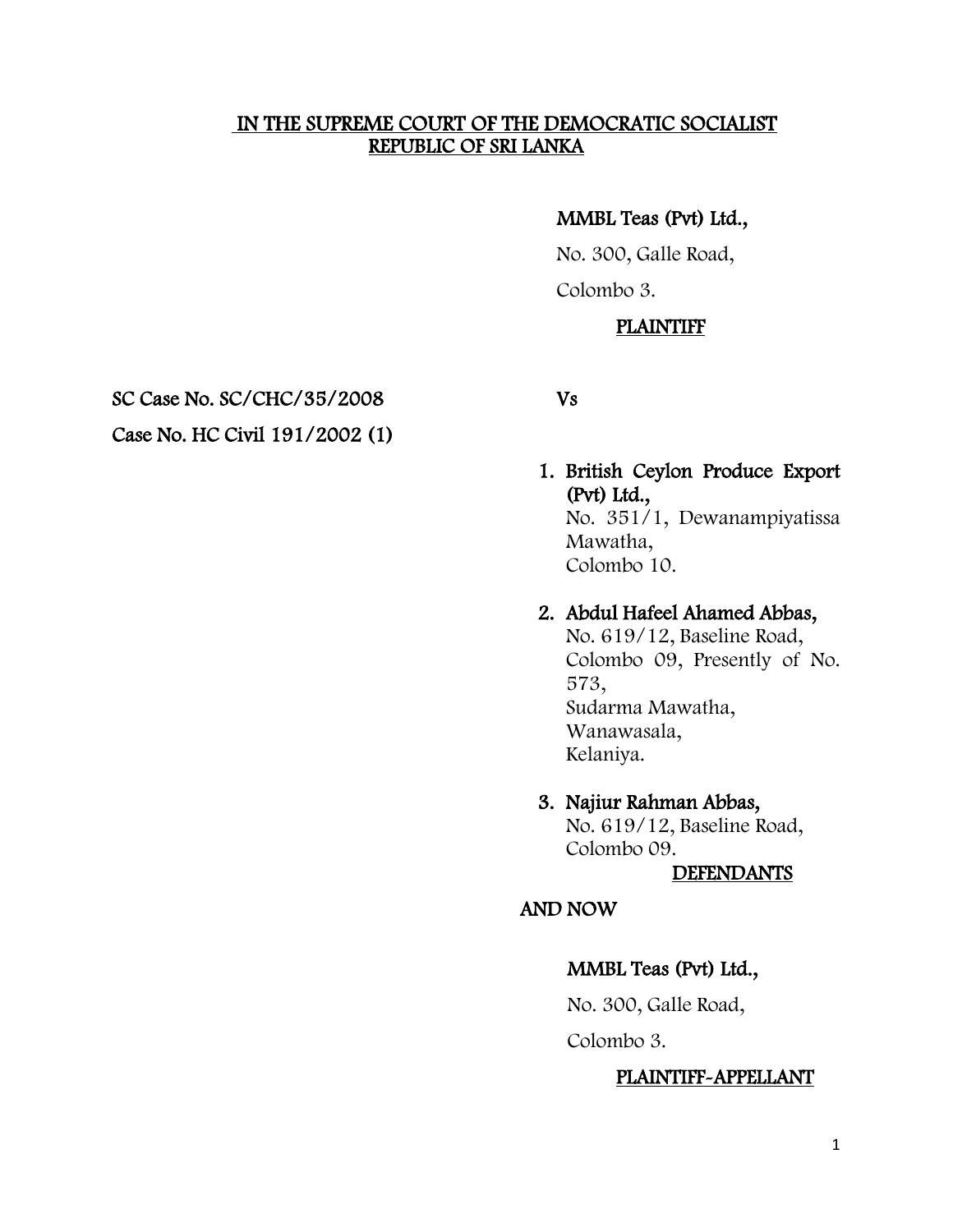### Vs

1. British Ceylon Produce Export (Pvt) Ltd., No. 351/1, Dewanampiyatissa Mawatha, Colombo 10.

# 2. Abdul Hafeel Ahamed Abbas,

No. 619/12, Baseline Road, Colombo 09, Presently of No. 573, Sudarma Mawatha, Wanawasala, Kelaniya.

# 3. Najiur Rahman Abbas,

No. 619/12, Baseline Road, Colombo 09.

### DEFENDANT-RESPONDENTS

- Before: Buwaneka Aluwihare, PC, J. L. T. B. Dehideniya, J. M. N. B. Fernando, PC, J.
- Counsel: Prof. H. M. Zafrullah instructed by Varners for the Plaintiff-Appellant. Dinesh de Alwis instructed by Ms. Amandi Jayasinghe for the Defendant-Respondent.
- Argued on: 27. 08. 2018

#### Decided on: 17.12. 2021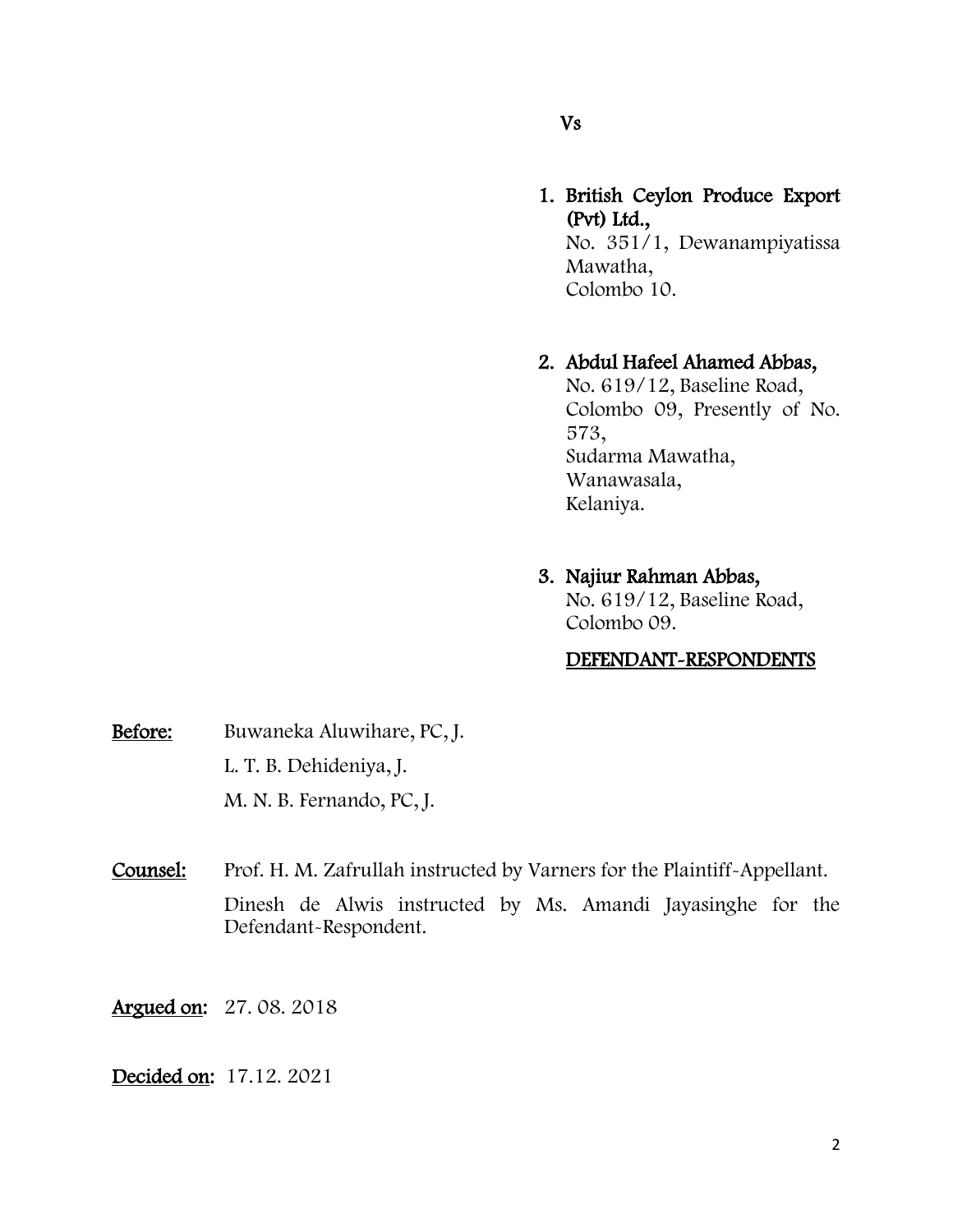### Aluwihare PC,J.

Case Briefly Stated;

- (1) The Plaintiff-Appellant [hereinafter referred to as the Plaintiff] instituted action in the High Court of Colombo exercising Civil jurisdiction against the three Defendant-Respondents [hereinafter referred to as the Defendants].
- (2) Plaintiff instituted the said action seeking judgement in a sum of Rs. 7,300,000/= plus legal interest. Plaintiff's claim against the 1st Defendant was upon a Promissory Note whilst the claim against the 2nd and 3rd Defendants was upon a Guarantee Bond.
- (3) The execution of both the promissory note [marked and produced as P3] and the guarantee bond [marked and produced as P4] were not disputed by the Defendants. In the answer, however, they denied payment on P3 and P4 and made a claim in reconvention in a sum of Rs. 15 million. The Plaintiff filing a replication denied the Defendants' claim.
- (4) By judgement dated 15th May 2008, the Learned High Court judge dismissed the Plaintiff's case and held further that the Defendants were entitled to the reliefs prayed for in the answer. The present appeal arises from the said judgement.
- (5) Both parties had been engaged in the business of exporting tea. It appears that, at the time relevant to the dispute in issue, there existed a business relationship between the Plaintiff and the 1st Defendant.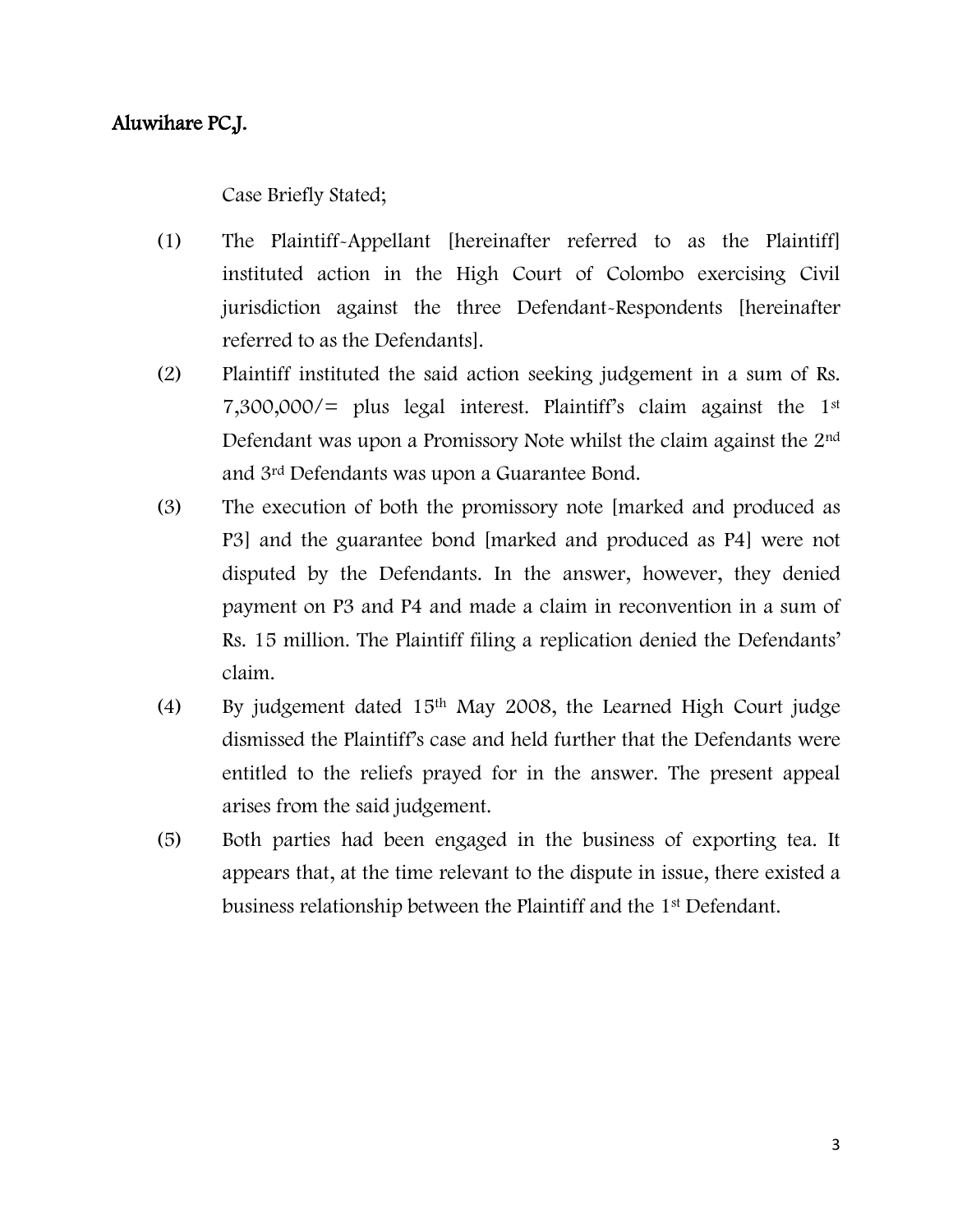### The Plaintiff's Case

- (6) Witness Balasubramanium, a Director of the Plaintiff company testifying stated that;
	- (a) The Plaintiff company had been set up for the export of tea and was associated with the 1<sup>st</sup> Defendant company in this venture.
	- (b) The 1st Defendant company would secure orders for the export of tea and the Plaintiff company would finance the purchase of tea. The export of teas had taken place on letters of credit that was assigned to the Plaintiff's bank, which was instructed to credit export proceeds to the Plaintiff's account. The profits were to be shared equally between the Plaintiff and the 1st Defendant.
	- (c) The operation had been quite straightforward, according to the witness, upon the letter of credit being submitted to the bank, the 1<sup>st</sup> Defendant company places a firm order and the Plaintiff Company purchases tea, which is delivered to the 1st Defendant company for blending, packing and exporting.
	- (d) As far as the impugned transaction was concerned, a letter of credit had been received by the Plaintiff's bank for the export of tea to Iran, and consequently a stock of tea had been purchased by the Plaintiff from the auction and stored in the warehouse of the 1st Defendant company. This consignment of tea, however, had not been shipped due to a complaint by the buyer's agent relating to its inferior quality. As a result, the tea had been lying in the stores of the 1st Defendant.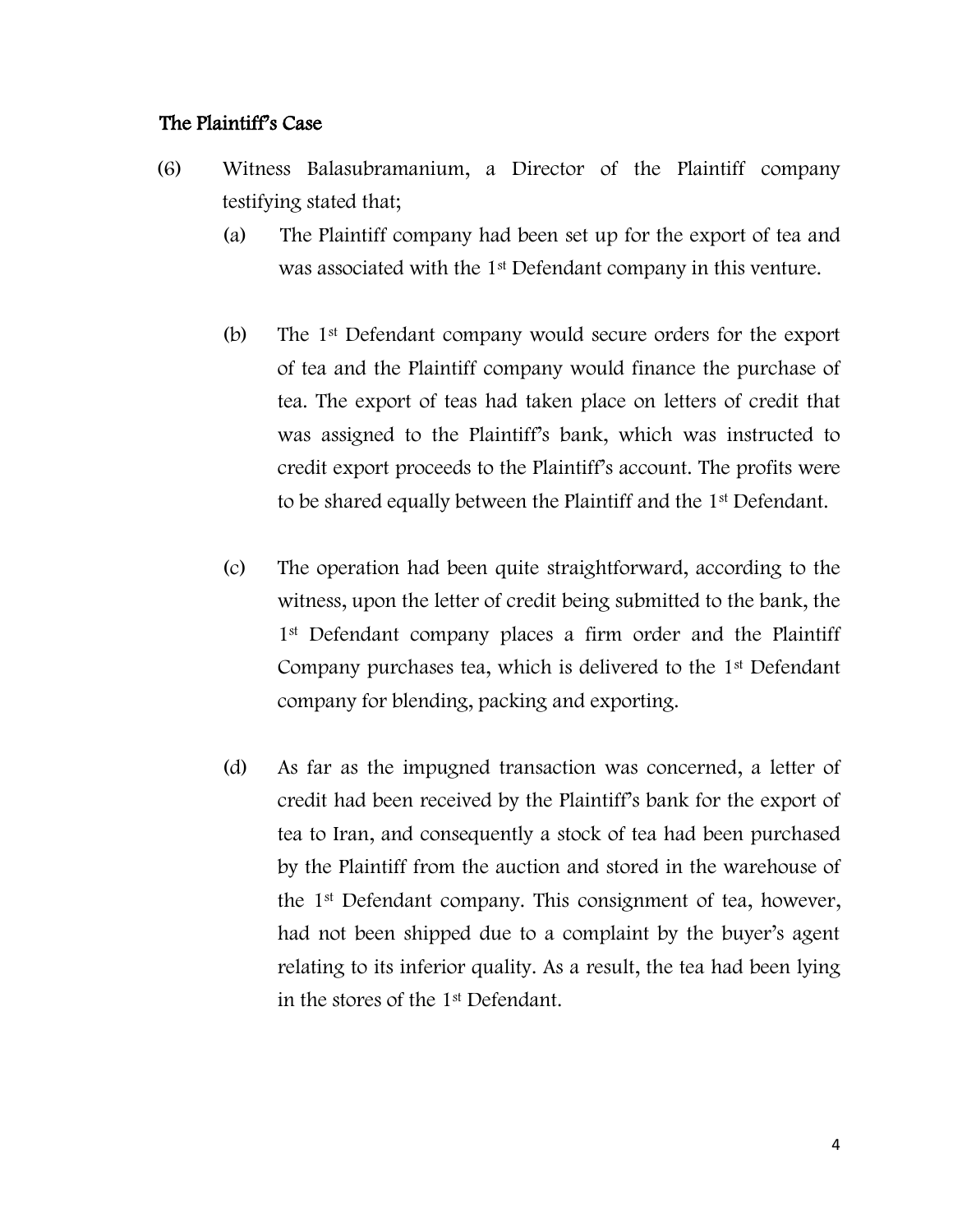- (e) The witness has alleged, that without any intimation to the Plaintiff, the 1st Defendant had made arrangements to have the consignment shipped to Dubai, without the customary letter of credit being opened. On the Plaintiff making a query, the 2nd and 3rd Defendants had confirmed both verbally and in writing [P1], that the payment would be made once the consignment of tea reach Dubai.
- (f) The Plaintiff, however, according to the witness, had not been paid for the said consignment of tea.
- (g) The witness had further stated that, as the payment was not forthcoming, he requested for additional security for the payment and consequently the 1st Defendant executed a Promissory Note [P3] in favour of the Plaintiff for a sum of Rs. 7,300,000/= which was the Rupee value equivalent of US  $\$ 81,000, the value of the consignment of tea that was exported to Dubai. In addition, a Guarantee Bond [P4] also had been given, signed by 2<sup>nd</sup> and 3<sup>rd</sup> Defendants, assuring the payment. [Both] the Promissory Note P3 and the Guarantee Bond P4 are dated 2nd July 2001]
- (h) As, even by April 2002, the 1st Defendant company had not paid the Plaintiff company the money due, in respect of the consignment of tea exported to Dubai, a letter [P6] was sent by the Plaintiff company presenting the Promissory Note [P3] and requesting payment. The Defendants, however, had not paid the money due on the Promissory Note, as requested. As such, 'notice of dishonour' [P7] was sent to the 1st Defendant company, with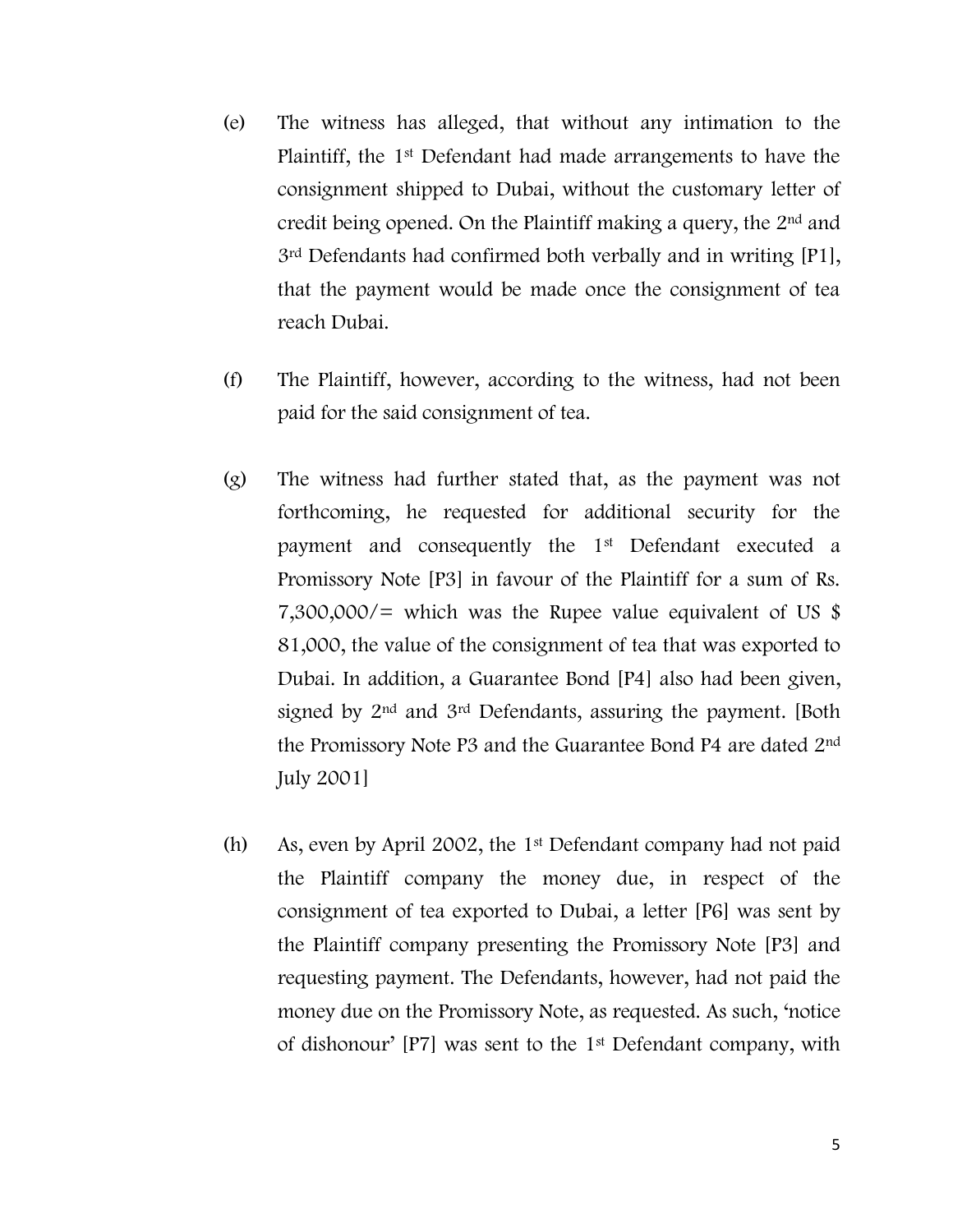copies to the 2nd to 3rd Defendants, followed by the letter of demand [P8].

- (i) The witness under cross-examination stated that the Promissory Note [P3] was executed nearly 5 months after the consignment of tea was exported, because the export of this particular consignment of tea had been quite contrary to the customary practice as explained in paragraph (c) above.
- (j) According to the Defendants, the Promissory Note P3 and the Guarantee Bond P4 were given to raise funds to service the pending export orders, which, however, had been denied by the Plaintiff. The position taken up by the Plaintiff was that the particular consignment was shipped on 'consignment' basis instead of on 'letters of credit' which was the agreed procedure between the parties and also without any intimation to the Plaintiff.
- (k) The Plaintiff alleges that it was due to this reason, that they requested for security and the Defendants gave the Promissory Note [P3] and the Guarantee Bond [P4] both of which were executed subsequent to the shipment.

#### The Defendants' version

(7) Mohamed Abbas, Director of the 1st Defendant Company, in his testimony had taken up the position that they had an arrangement with the Plaintiff company, for the Defendants to obtain orders for tea from Iran and the Plaintiff to supply stocks of tea for export. The witness had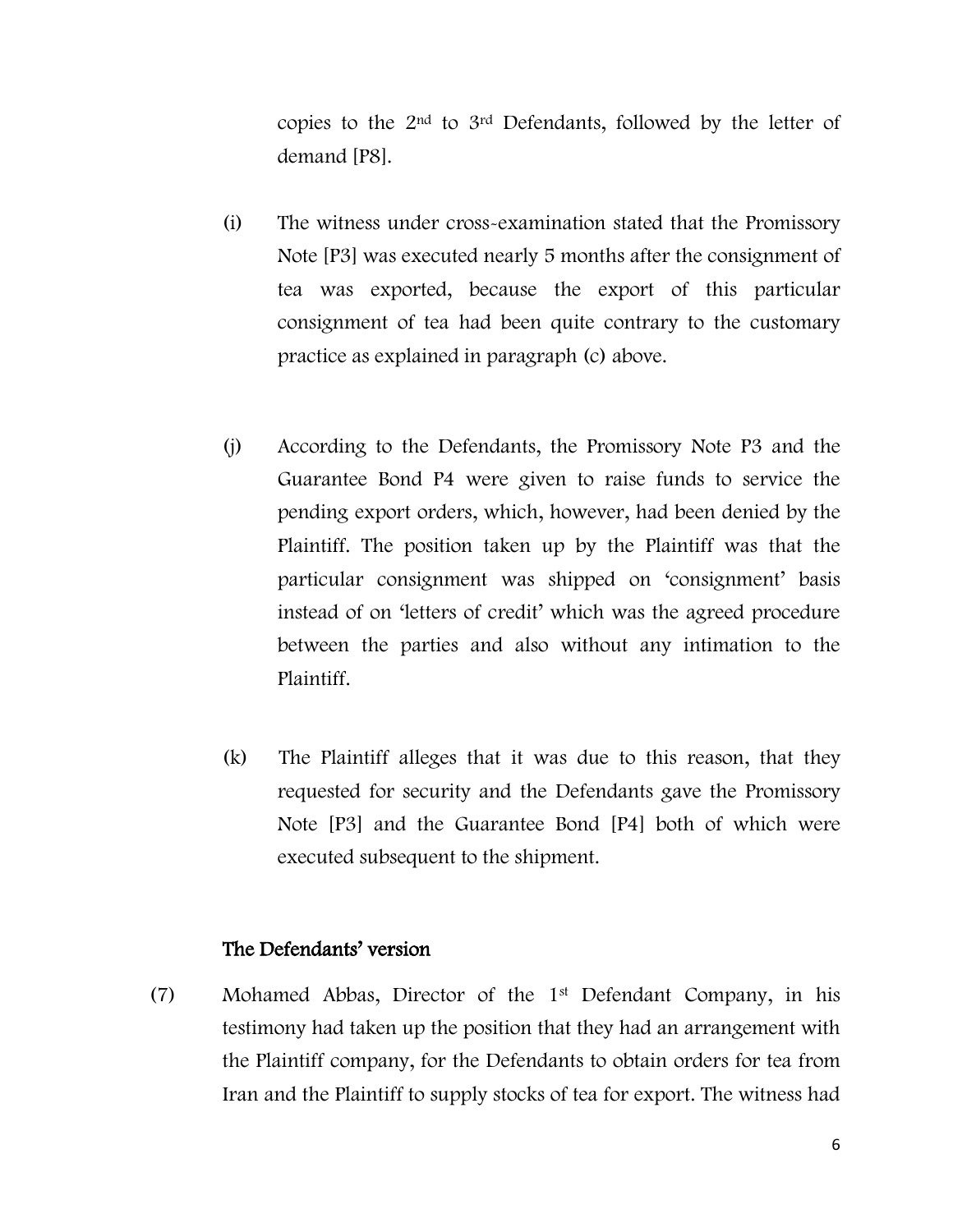referred to these transactions as "L. C. orders". The arrangement was, for the Defendant company to obtain the orders [for tea] and the Plaintiff to purchase the consignments of tea and export on letters of credit assigned to the Plaintiff's bank and the parties to share the profits equally.

- (8) When the third consignment [22,550 kg] was to be shipped, an agent from the Iranian buyer had come down and having examined the tea, had declared that the teas were below the quality they desired.
- (9) In order to raise the quality of the teas, the 1st Defendant company had blended the consignment of teas supplied by the Plaintiff with superior quality teas and had obtained a fresh order to have the teas shipped to Iran with a trans-shipment in Dubai. The teas so shipped could not proceed beyond Dubai, due to an import restriction clamped by Iran and the consignment had got stuck in Dubai which was the port of trans-shipment. According to the Defendants' witness, the Plaintiff had given instructions to sell the consignment in issue, in Dubai.
	- (10) Witness Abbas [Director of the 1st Defendant Company] had written to Seylan Bank on 3rd April 2001 and had put the bank on notice that the Plaintiff company [MMBL Teas] had bought a consignment of 22,500 kg of tea and the said consignment was exported to M/s Al Ashraf General Trading Company in Dubai, for onward transmission to Iran [D34].
- (11) It appears that the trade embargo or the ban on importing tea to Iran had come into force in March 2001 [D33]. The probable reason for the teas being sold to a buyer in Dubai instead of being shipped to Iran.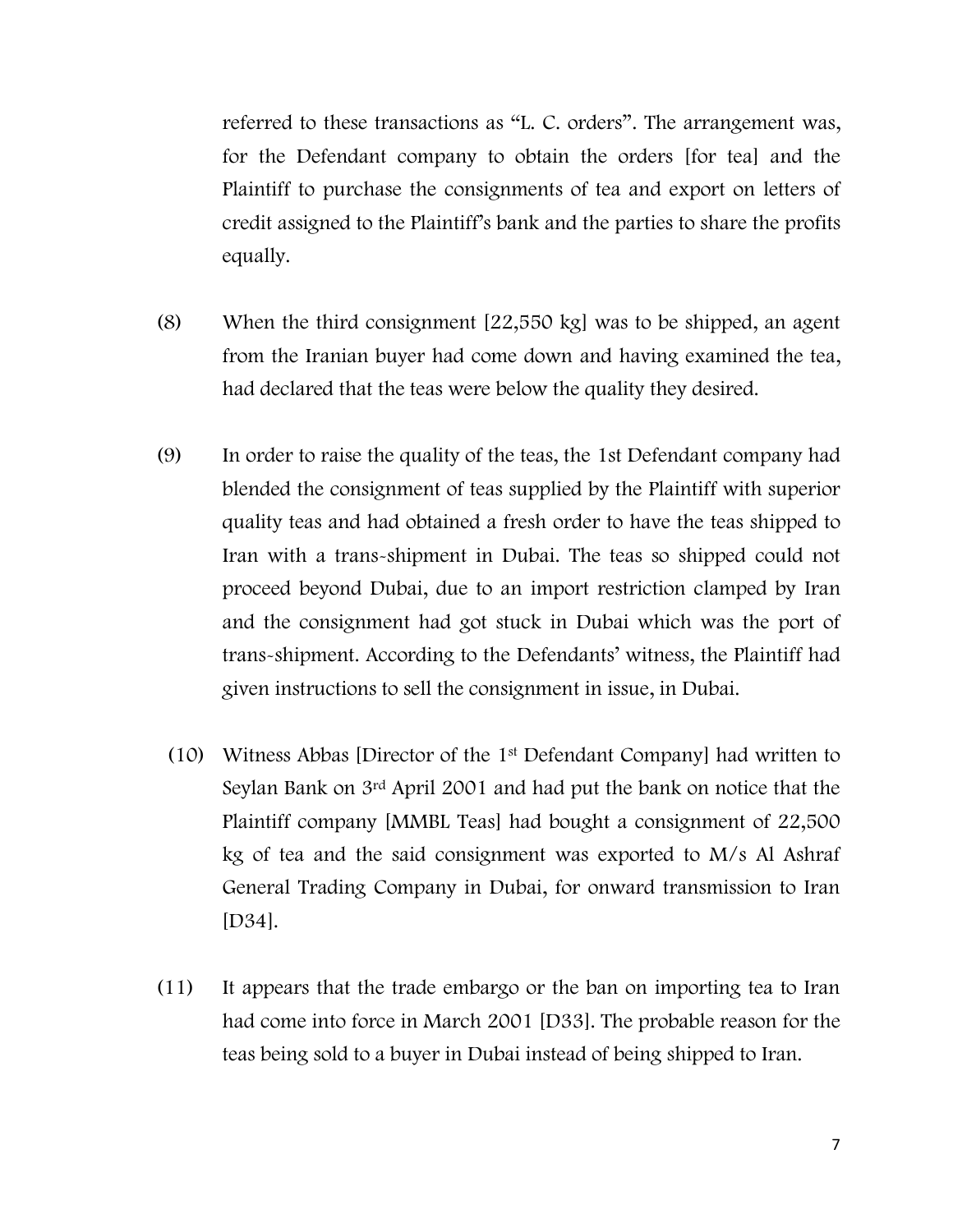- (12) Although it was claimed by the Defendants that they lost their goodwill, credentials and reputation vis-à-vis the Iranian buyer in view of the Plaintiff's conduct, namely supplying inferior quality teas, the actual reason for the trade to come to a halt, appears to be the embargo on tea imports to Iran.
- (13) The defence witness also admitted that [in his testimony] the Plaintiff demanded a "security" and the Defendants having agreed, gave a Promissory Note for Rs. 7.3 million and executed a Guarantee Bond as well.
- (14) The defence witness had also admitted that, although the arrangement between the Plaintiff and the 1st Defendant was to obtain orders on letters of credit of foreign buyers in favour of the Plaintiff company, the impugned consignment of teas was not exported on a letter of credit, but on "consignment basis" and the witness admitted that the teas belonged to the Plaintiff company and that the Defendants did not pay the Plaintiff the value for the 22134 kg of teas that were exported. The excuse given by the witness for such non-payment was that the Defendants did not receive payment.
- (15) The position taken up by the Defendants was that the Plaintiff company had no financial strength to do exports and the Plaintiff company sought the assistance of the 1st Defendant company, for the Plaintiff to obtain funds from the [Seylan] bank. It must be noted that this assertion of the Defendants was refuted by the Plaintiff. In the course of the testimony, witness Balasubramanium had stated that the Plaintiff had obtained "packing credit" from the bank in order to finance the purchase of teas.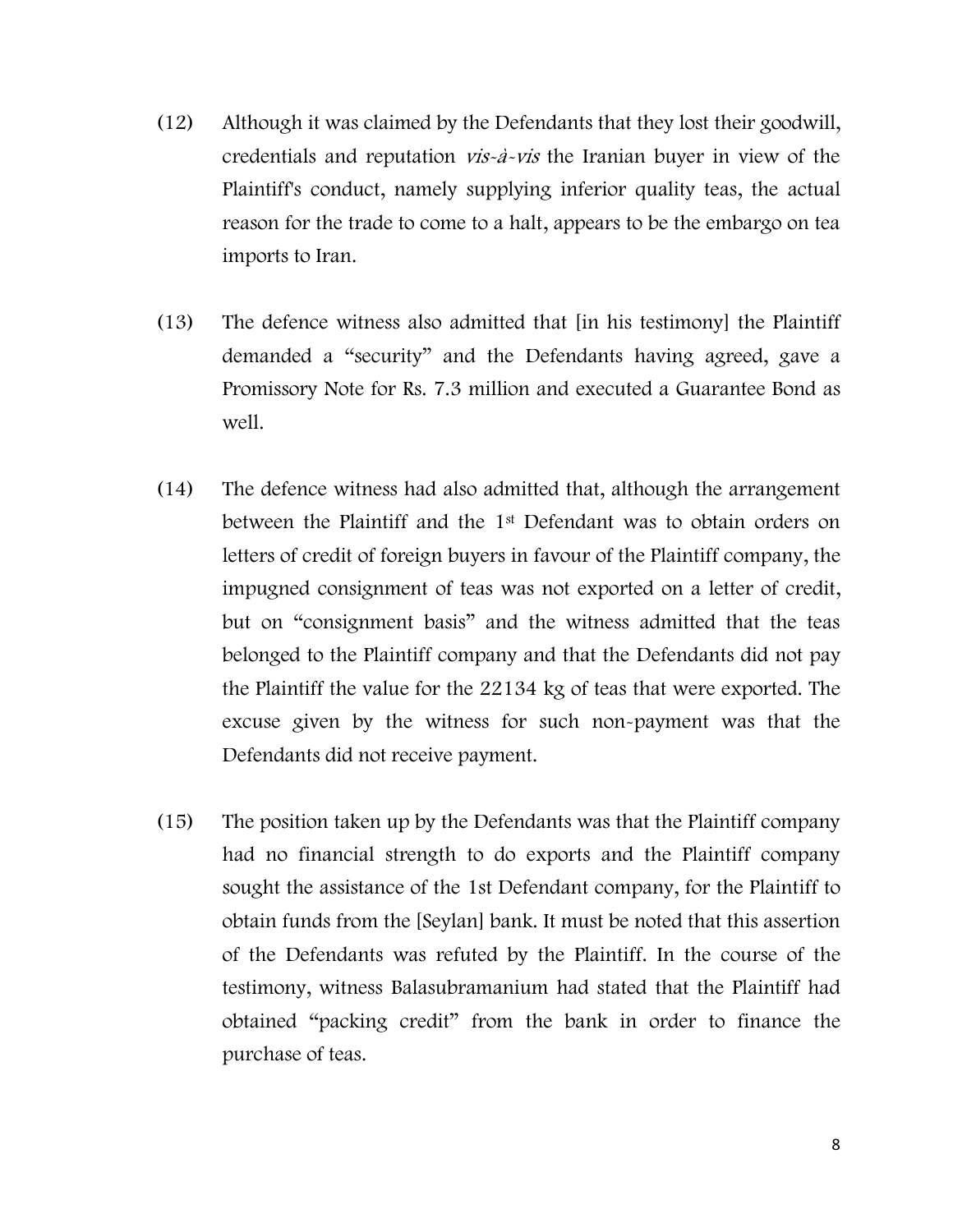### The Contention on behalf of the Plaintiff

- (16) It was the contention of the learned counsel for the Plaintiff that:
	- (a) The Promissory Note and the Guarantee Bond are autonomous documents and that it is settled law that such instruments cannot be read subject to extraneous terms and conditions.
	- (b) That the learned trial judge was in error when he held that on the evidence, that there was no consideration; whereas according to the evidence led at the trial in fact "valuable consideration" was in fact present.
	- (c) Allowing the counter claim [claim in reconvention] of the Defendants was wrong, as the same is not in compliance with Sections 43,44,45 and 46(2) of the Civil Procedure Code.
- (17) In terms of section 85(1) the Bills of Exchange Ordinance, a Promissory note is defined as;

"A promissory note is an unconditional promise in writing made by one person to another signed by the maker, engaging to pay, on demand or at a fixed or determinable future time, a sum certain in money, to, or to the order of, a specified person or to bearer".

(18) The learned counsel for the Plaintiff argued that the learned trial judge had misdirected himself in concluding that the terms and conditions in documents P3 [the Promissory Note] and P4 [Guarantee Bond] must be interpreted together with the conditions set out in the document marked P1, a letter sent by the 2nd Defendant, to the Finance Director of the Plaintiff company. The learned Counsel further contended that the Promissory Note [P3] cannot be subjected to extraneous terms and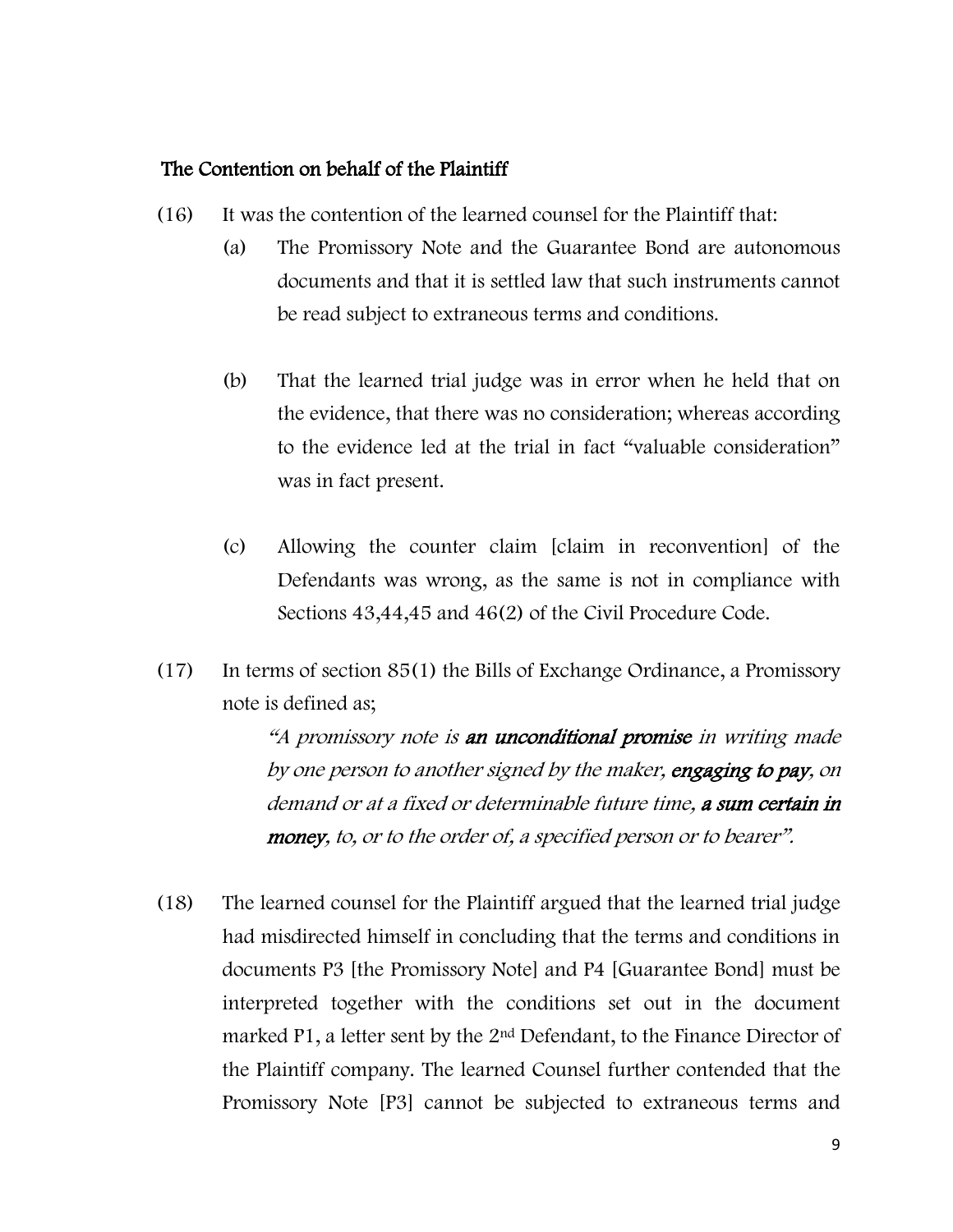conditions as they are autonomous documents and in any event the letter P1 is merely a communication sent by the 2nd Defendant to the Financial Director, stating, that the 1st Defendant company would pay for the teas exported, no sooner the shipment reached the destination.

(19) The learned counsel, relied on the decision in the case of Cebora vs. S.I.P (Industrial Products) Ltd. [1976] Lloyds Law Reports 271, where it was held that "For some generations one of those certainties has been that the bona fide holder for value of a bill of exchange is entitled , save in truly exceptional circumstances, on its maturity to have it treated as cash, so that in an action upon it the Court will refuse to regard either as a defence or as grounds for a stay of execution any set off, legal or equitable, or any counterclaim whether arising on the particular transaction upon which the bill of exchange came into existence, or, <sup>a</sup> fortiori, arising in any other way. This rule of practice is thus, in effect, pay up on the bill of exchange first and pursue claims later." [page 278-279].

It was contended on behalf of the Plaintiff that, to defeat a claim based on a bill of exchange, the defence must relate to a total failure of consideration, as a mere defect of title in the goods supplied will not amount to a total failure of consideration.

- (20) The position taken up by the Plaintiff referred to above, must be viewed in the backdrop of the evidence led in the case and the background to the execution of the Promissory Note [P3] and the Guarantee Bond [P4]
- (21) The evidence was that both, the Promissory Note [P3] and the Guarantee Bond [P4] was executed nearly five months after the teas [the consignment in issue] were exported as the Defendants in exporting the consignment, had deviated from the agreed practice.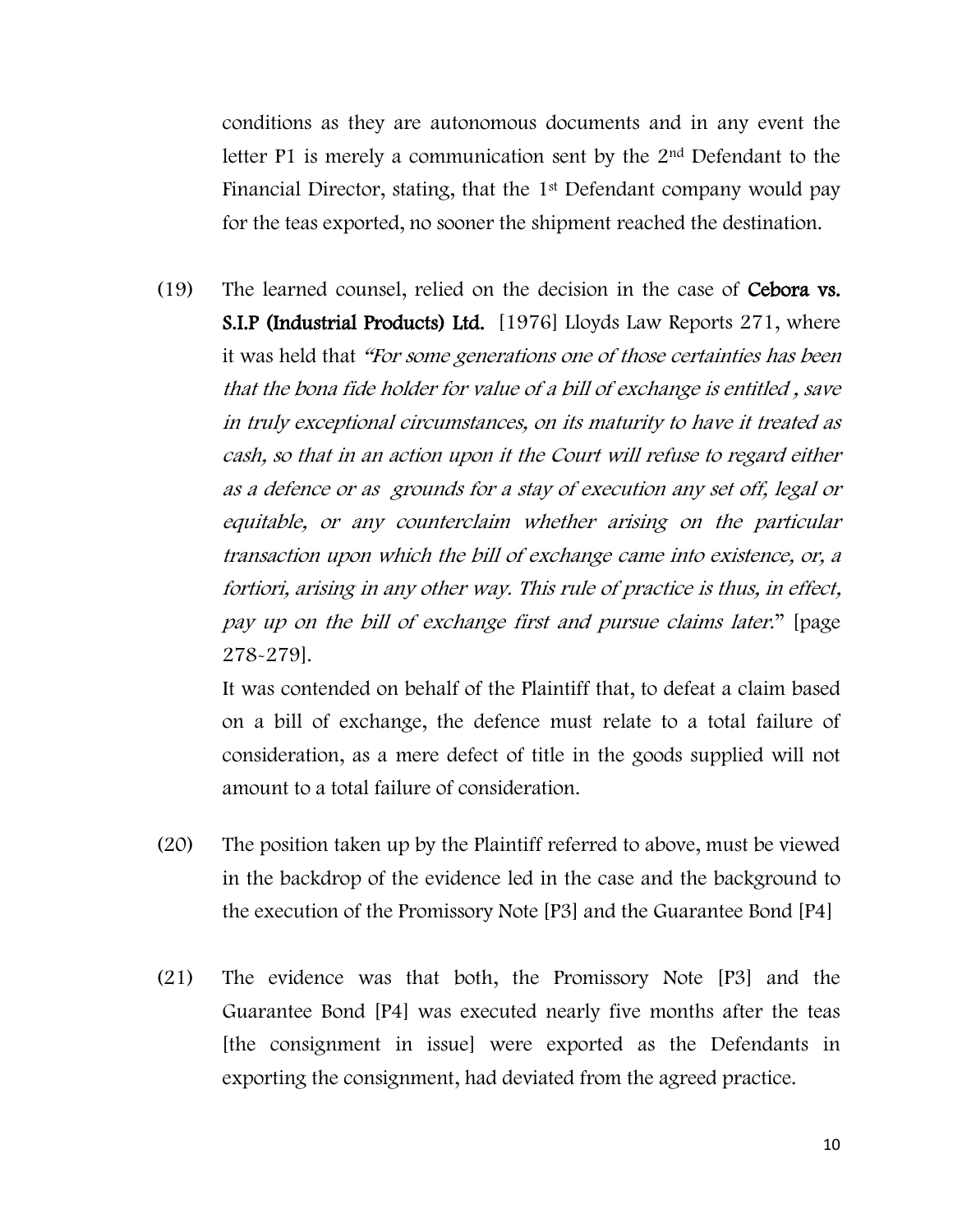- (22) According to witness Balasubramanium, he became aware of the export [of the consignment of teas in issue] only upon being informed by one of his officers and when he made inquiries from the general manager of the 1st Defendant company, Balasubramanium was assured that the Plaintiff would be paid when the consignment reached Dubai. The witness had further stated, that what was intimated to him was confirmed in writing by P1, which is a letter voluntarily issued by the Defendants, assuring payment.
- (23) Both the Promissory Note [P3] and the Guarantee Bond [P4] had been executed about 4 months after the letter [P1]. Witness Balasubramanium testifying further had stated, as the Defendants had defaulted in payment even after nearly 5 months after the teas were shipped, he requested additional security against the payment due. Thus, P1 is merely a communication that explains the circumstances that led to the execution of P3 and P4 and has no bearing on the Promissory Note [P3] or the Guarantee bond [P4].
- (24) Hence, I hold that the trial judge misdirected himself in holding that the Promissory Note [P3] and the Guarantee Bond [P4] must be interpreted together with the 'conditions' stated in the letter P1. In fact, there are no conditions in P1, but only an assurance by the Defendants that the monies will be paid. The relevant portion of that letter [P1] is reproduced below;

 "REFERENCE 22,500 KILOS TEA WHICH WE HAVE EXPORTED THIS WEEK, SHALL BE PAID NO SOONER THE GOODS REACHED THE DESTINATION & WE UNDERTAKE TO ARRANGE WITH OUR BUYER TO REMIT THE MONEY DIRECT TO YOUR ACCOUNT WITH SEYLAN BANK CHATHAM ST, BRANCH"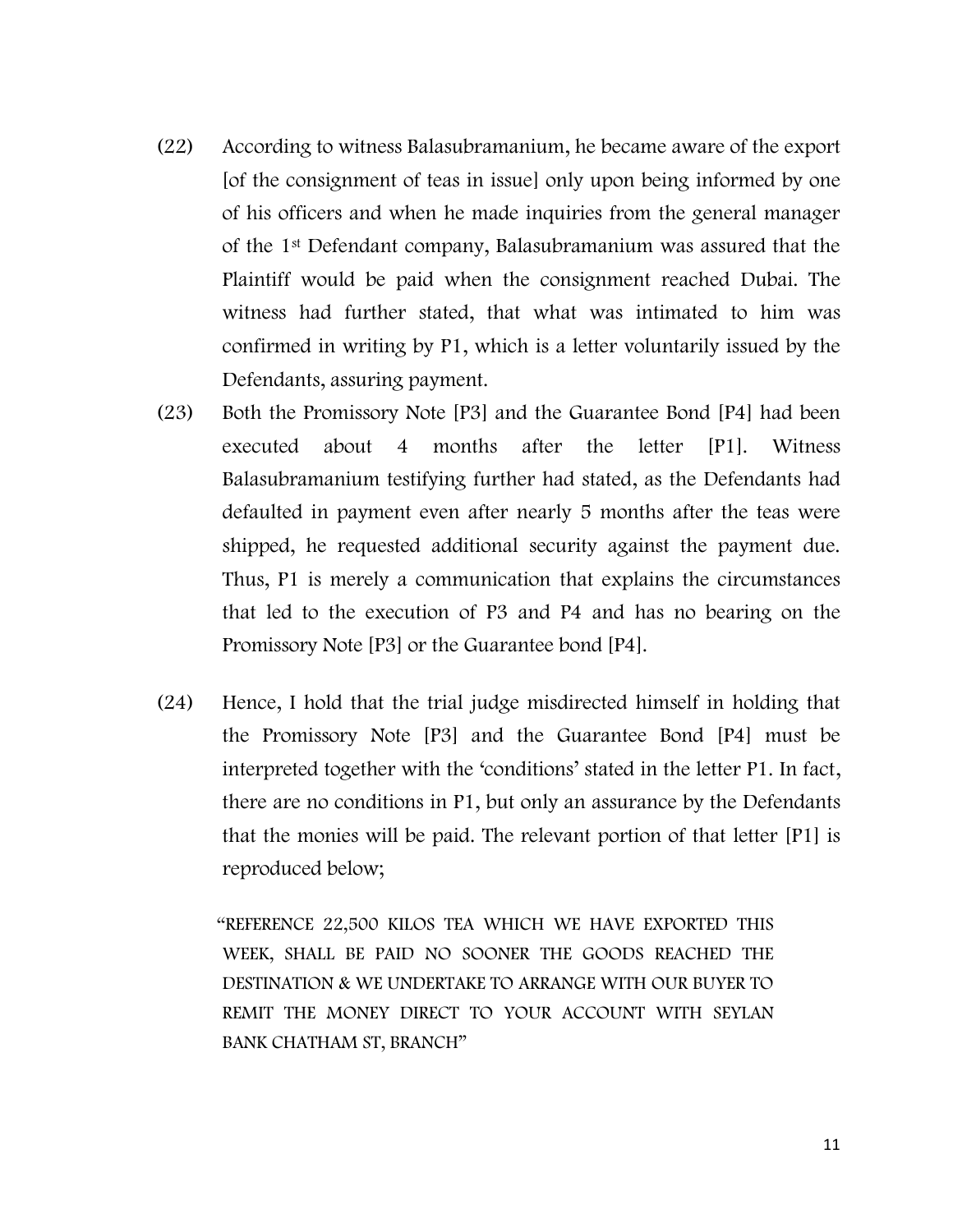- (25) Accordingly, I hold that the conclusion reached by the learned trial judge that P3 and P4 must be interpreted based on the conditions on P1 is erroneous. And further, I also hold, that the findings by the learned trial judge that the Defendants are not liable to pay the Plaintiff due to non fulfilment of certain events referred to in the letter P1, is also erroneous.
- (26) The learned counsel argued that in deciding the issues raised in the case the learned trial judge has misdirected himself by treating as a relevant factor the Defendant's claim that the entire shipment consisting of 22500 kg of tea, did not belong to the Plaintiff whereas the issue before court was, the failure to honour the Promissory Note [P3].
- (27) The crux of the Plaintiff's case was the failure on the part of the Defendants to honour the Promissory Note [P3] drawn for Rs.7.3 million, which was the value of the teas supplied by the Plaintiff and equivalent to the amount on conversion of 81,000 in US \$ terms. The 2nd Defendant in his evidence has admitted this fact and the evidence is reproduced below; [proceedings of 23-11-2007, pages 9 &10]

Q. You confirm that the value of the tea exported is in fact \$ 81,000 less 4% commission?

A. yes.

Q. That was the value of the tea of the Plaintiff? A. yes.

(28) With regard to the observation made by the learned trial judge; "that the teas belonging to the Plaintiff could not have been sold at any stage" [due to its inferior quality], it was contended on behalf of the Plaintiff, that the defects in the quality of the goods supplied, do not amount to 'no consideration or a total failure of consideration'. As such, it was argued, that the defects in the quality of teas supplied cannot be used as a defence to refuse payment on the Promissory Note [P3] and the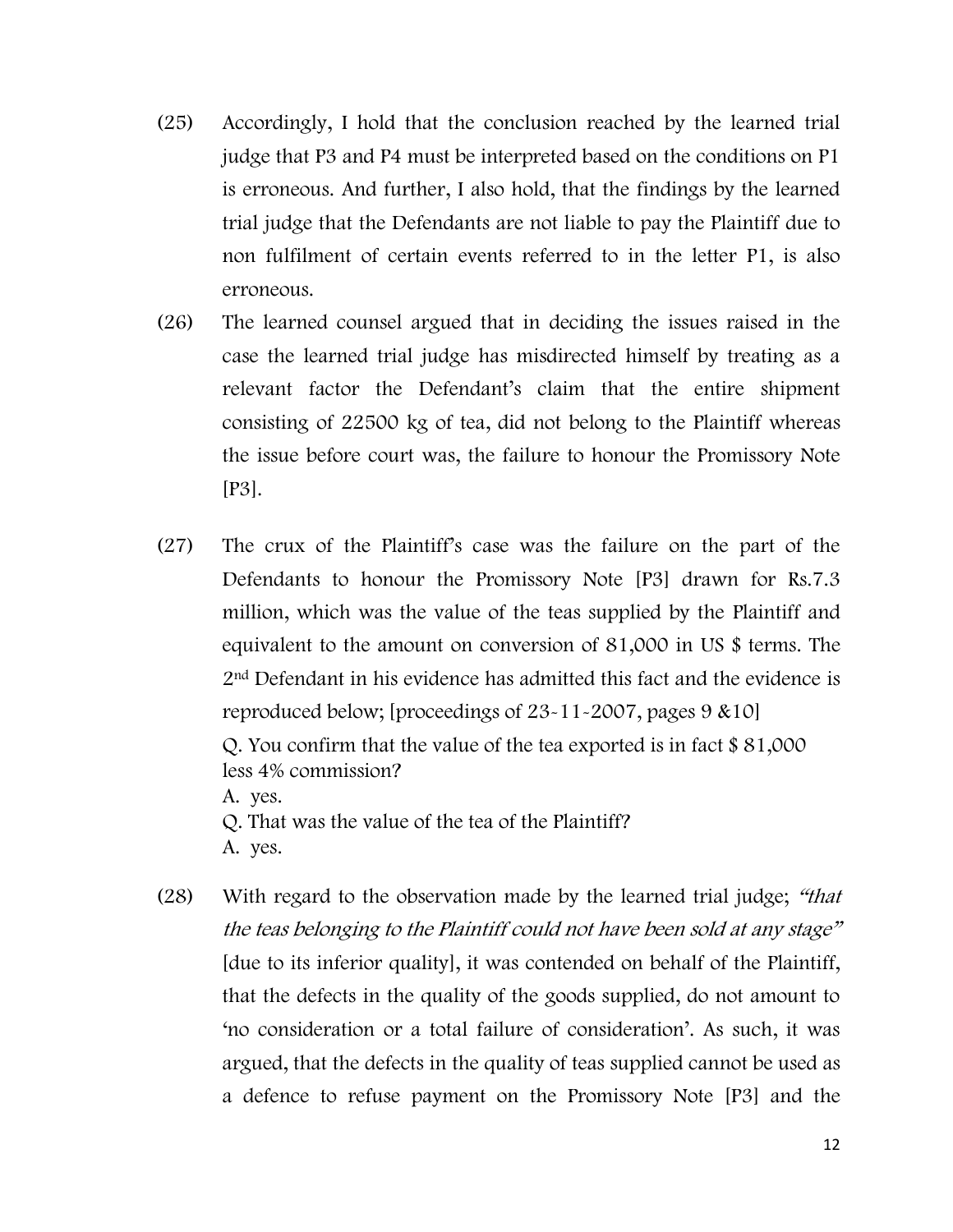Guarantee Bond [P4]. It was further contended that the issue raised, in the instant case as to the quality of the tea supplied, is irrelevant and should not have been a factor in determining the liability of the Defendants *vis-à-vis* the Promissory Note and the Guarantee Bond.

- (29) To my mind, the quality [of teas] is subjective, in that, the goods may appeal to one buyer and may not be so in respect of another. The fact that by blending a mere 334 kg of tea with a stock of 22,500 kg of tea was sufficient to raise the quality of the teas to such a degree that was acceptable to a buyer is an indication that the state of the teas supplied by the Plaintiff was of certain quality and therefore cannot be treated as a case of total failure of consideration. According to the evidence of witness Mohamed Ishan Abbas, a director of the 1st Defendant company, the buyer rejected the tea because the quality was not 'first class'.
- (30) In the case of Cebora [supra] the court observed "….bona fide holder for value of a bill of exchange is entitled , save in truly exceptional circumstances, on its maturity to have it treated as cash, so that in an action upon it the court will refuse to regard either as a defence or as grounds for a stay of execution any set off, legal or equitable, or any counterclaim whether arising on the particular transaction upon which the bill of exchange came into existence, or, a fortiori, arising in any other way. This rule of practice is thus, in effect, pay up on the bill of exchange first and pursue claims later." [page 278-279] The court went on to hold that, "...total failure of consideration is of course, in a position: it affords a defence…and must be clearly distinguished from allegations of delivery of goods with defects, when the pay first rule applies." [page 279]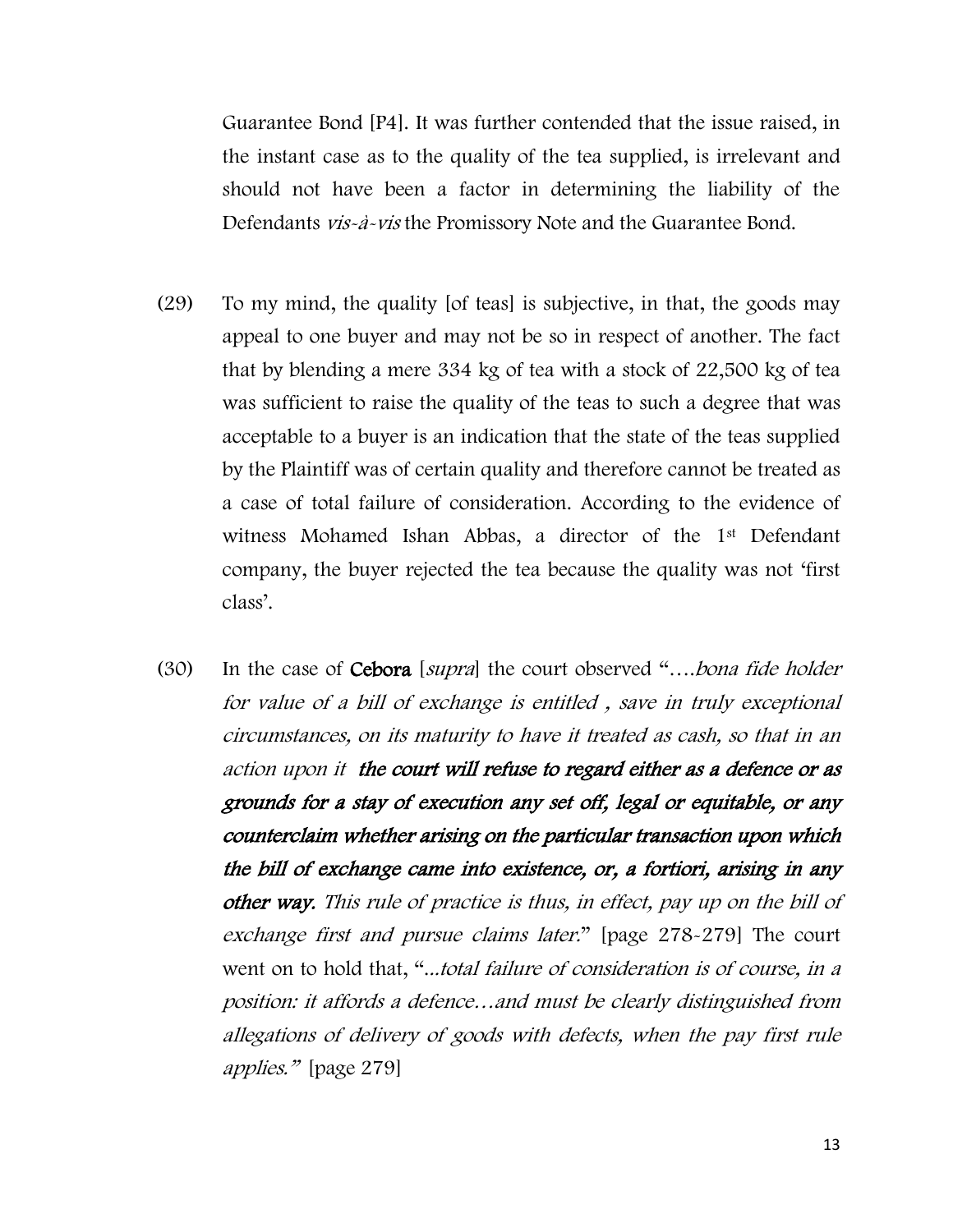- (31) It was also held in the case of **Brown Shipley & Co Ltd. v. Alicia Hosiery** Ltd. [1966] 1 Lloyd's Law Reports 668, "... *judgment should be given* upon that bill of exchange as for cash and it is not to be held up by virtue of some counterclaim which the defendant may assert, even… <sup>a</sup> counterclaim relating to the specific subject-matter of the contract." [page 669]
- (32) In the instant case, as referred to above, there had been a clear arrangement agreed between the parties as to the procedure with regard to the export of teas. The 2nd Defendant Abdul Hafeel Ahamed in his evidence admitted the position taken up by the Plaintiff. He had admitted that the previous shipments were based on letters of credit and there were a few other shipments lined up, which too were on letters of credit. He also admitted that, in relation to the first two shipments, the Plaintiff had obtained 'packing credit loans' on the strength of the letters of credit and the Plaintiff did not request the Defendants for funds to effect the shipments nor did the 1<sup>st</sup> Defendant company finance the shipments. The witness also admitted that when it came to the consignment of teas in issue, they never bothered to inform the Plaintiff that they were exporting the said consignment.
- (33) Considering the foregoing, I hold that the Plaintiff was a bona fide holder of the Promissory Note [P3] for value and the Plaintiff is legally entitled to receive the sum stated in P3. Further, based on the ratio in the case of **Cebora** [*supra*] I also hold that there were no 'exceptional circumstances' and as such the Plaintiff was entitled to treat the Promissory Note [P3] as cash, on its maturity.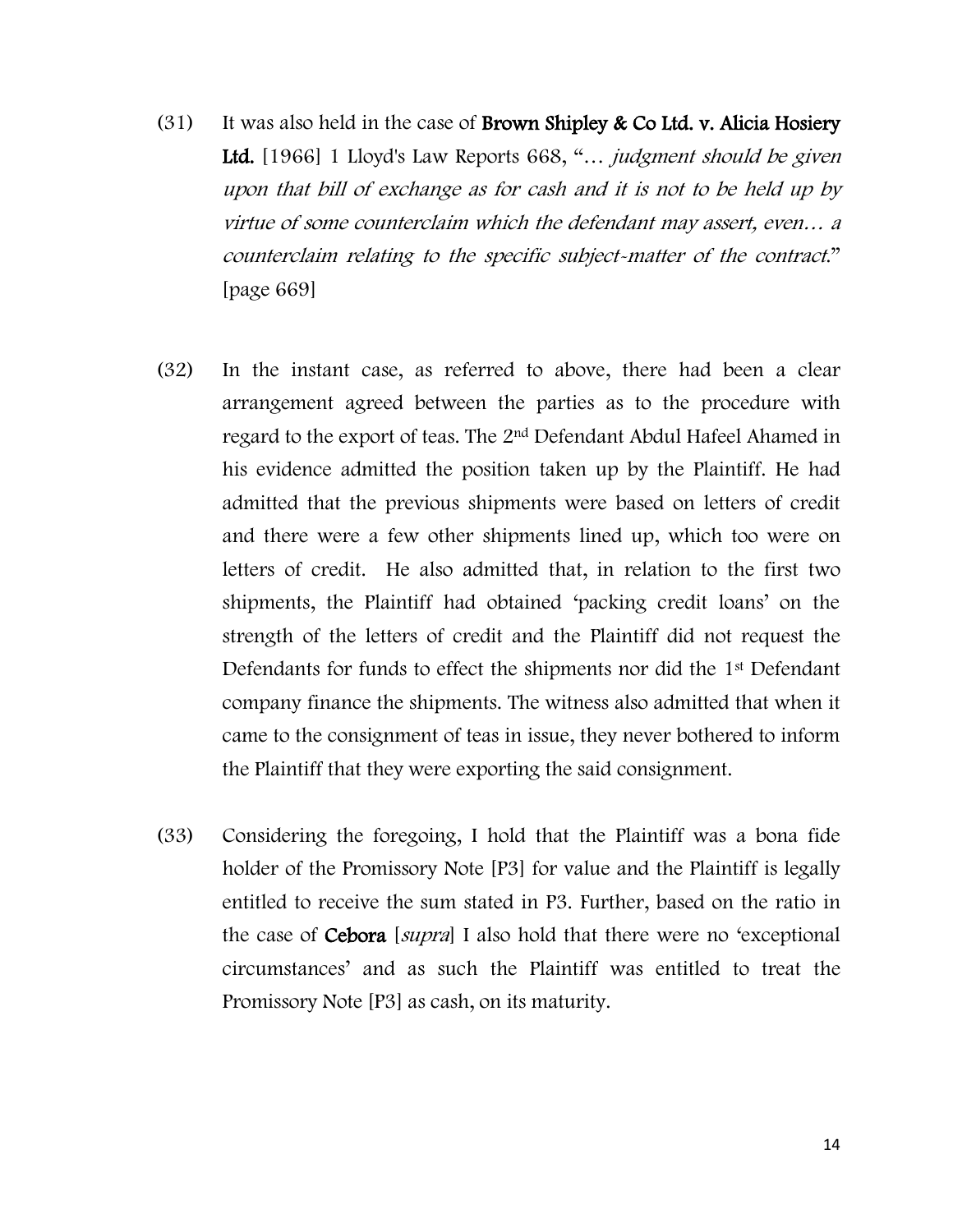- (34) The 2nd and the 3rd Defendants being directors of the 1st Defendant company, gave the Guarantee Bond [P4] in favour of the Plaintiff on the very day the Promissory Note [P3] was drawn and for the identical sum [Rs 7.3 million]. The Plaintiff asserts that the said amount is the monies due to the Plaintiff for the teas supplied for export.
- (35) It was argued on behalf of the Plaintiff that the reason for the Defendants to draw the Promissory Note and the Guarantee Bond was to dissuade the Plaintiff from filing legal action against the Defendants for the recovery of the monies due to the Plaintiff.
- (36) The contention of the Defendants was that the Guarantee Bond was prepared in order to "comfort the Plaintiff" and as such the Plaintiff cannot rely on the Guarantee Bond P4 to recover any monies from the (2nd and 3rd) Defendants. This position was flatly rejected by the witness Balasubramanium and the evidence does not disclose that there was a necessity to "comfort" the Plaintiff. There is uncontroverted evidence that the Plaintiff had an arrangement with its bank to obtain "packing credit" to finance business operations and there is no evidence whatsoever to suggest that the Plaintiff was facing any financial difficulty to run its operations.
- (37) When one considers the evidence placed before court and the execution of the Promissory Note [P3] and the Guarantee Bond [P4] on the same day for the identical sum, which in turn is the value of the consignment of teas supplied by the Plaintiff to the 1st Defendant company for export, it is clear that consideration was present in this case.
- (38) The learned counsel for the Plaintiff contended that, it is settled law, with regard to Guarantee Bonds, that the 3<sup>rd</sup> party normally does not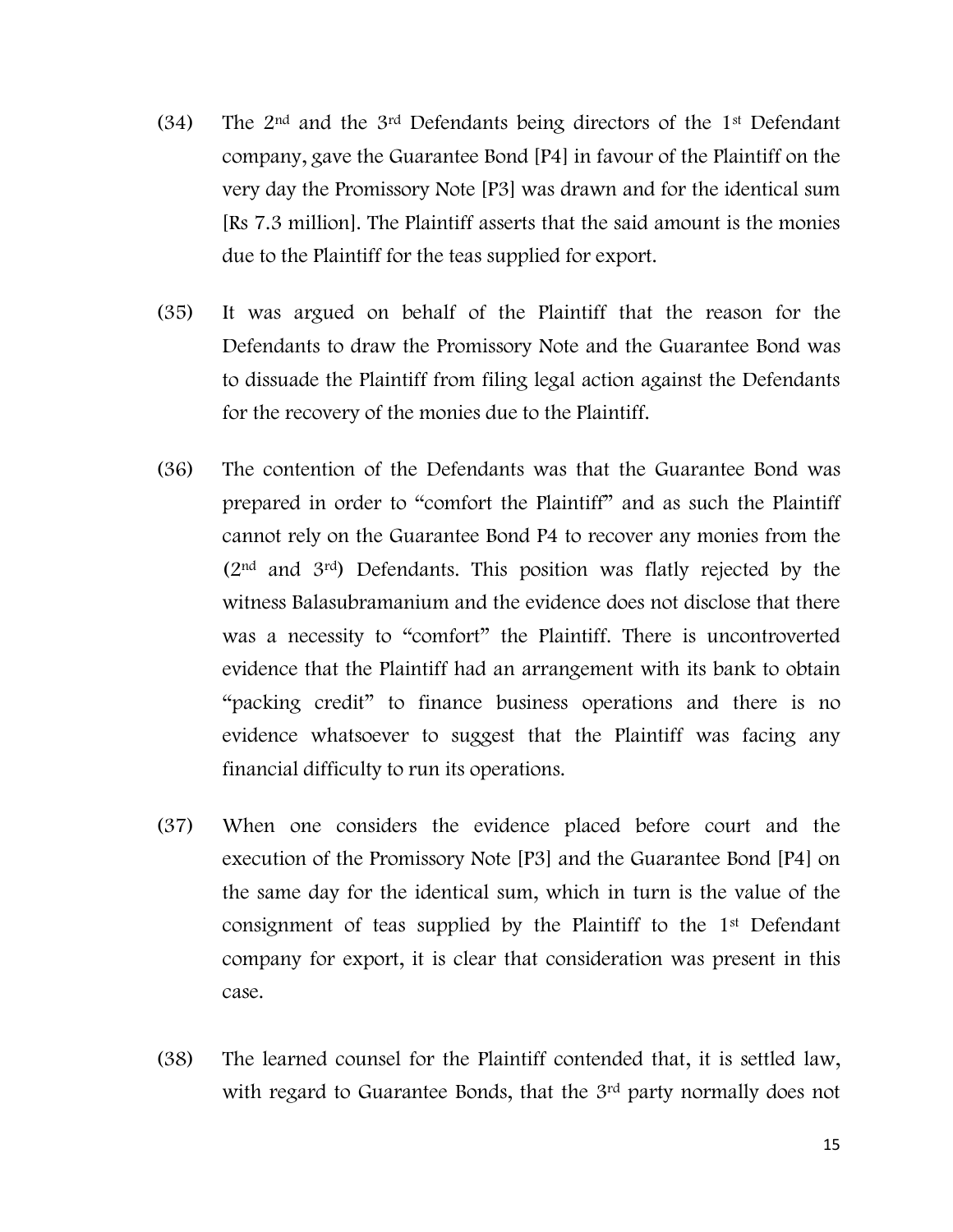personally provide consideration, and the Guarantee Bond is enforceable at the request of the beneficiary of the bond.

(39) In this context, the position taken up by the Defendant does not appear to have any merit and I hold that both the 2nd and 3rd Defendants are under a legal duty to honour the Guarantee Bond P4.

#### Counter Claim by the Defendants

- (40) The Defendants made a claim in reconvention [cross claim] for an award of Rs.15 million as damages, which the learned High Court Judge upheld. The counter claim was on the basis that, the Plaintiff failed to purchase and provide stocks of 'quality' tea on a timely basis, when the 1st Defendant received export orders and as a result the Defendants sustained a loss both in reputation and goodwill from the perspective of the foreign buyers.
- (41) It was the contention of the learned counsel for the Plaintiff that there was no legal basis for the award of damages and the claim ought to have been disallowed *in limine*. The learned counsel based his argument on two grounds;
	- (i) That the entire award of damages for the claim in reconvention has been made without proof of such claim being established in court,

And

- (ii) That the damages for loss of goodwill, credentials and reputation cannot be awarded in the law of contract and that these are heads of liability where damages are claimed in the law of delict.
- (42) With regard to (i) above, i.e., the Defendants' 'claim in reconvention' for damages, the Plaintiff filed a replication denying the claim and had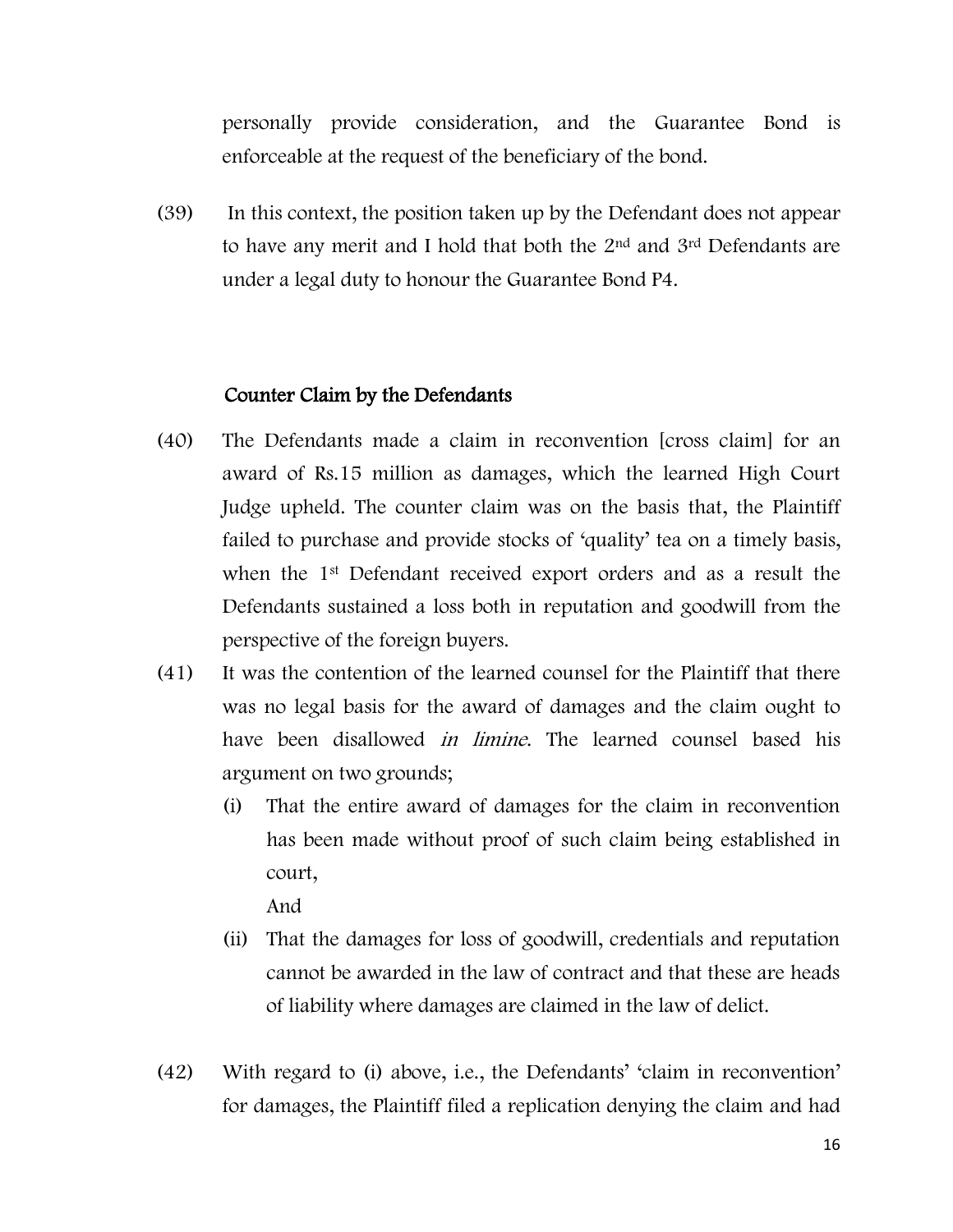taken up the position that the claim in reconvention is baseless and a mere afterthought on the part of the Defendants. The Plaintiff's assertion was that the said claim was made in order to avoid liability on their part.

- (43) As referred to earlier, the learned trial judge had held that the Defendants proved the counter claim mainly on the basis that the evidence placed by the Defendants "has not been subjected to any cross examination. Therefore, this court has no option other than to accept the said evidence in respect of the loss caused". In stating so, I presume that the learned trial judge had relied on the rationale in the oftenquoted decision in Edrick de Silva vs. Chandradasa de Silva [1967] 70 N.L.R 169.
- (44) I am, however, of the view that, failure to challenge evidence by cross examination by itself may not be sufficient to hold that a particular fact had been proved within the meaning of Section 3 of the Evidence Ordinance. It might, however, be a factor to be taken into account in accepting such evidence. Once the evidence is received, independent of such reception, the court should give its mind to the evidence so received, and consider whether such evidence is sufficient to establish the fact, sought to be proved.
- (45) In the case of Edrick de Silva [supra], their Lordships observed, [at page 174] "But where the plaintiff has in a civil case led evidence sufficient in law to prove a factum probandum, the failure of the defendant to adduce evidence which contradicts it adds a new factor in favour of the plaintiff. There is then an additional " matter before the Court ", which the definition in Section 3 of the Evidence Ordinance requires the Court to take into account, namely that the evidence led by the plaintiff is uncontradicted. [emphasis added].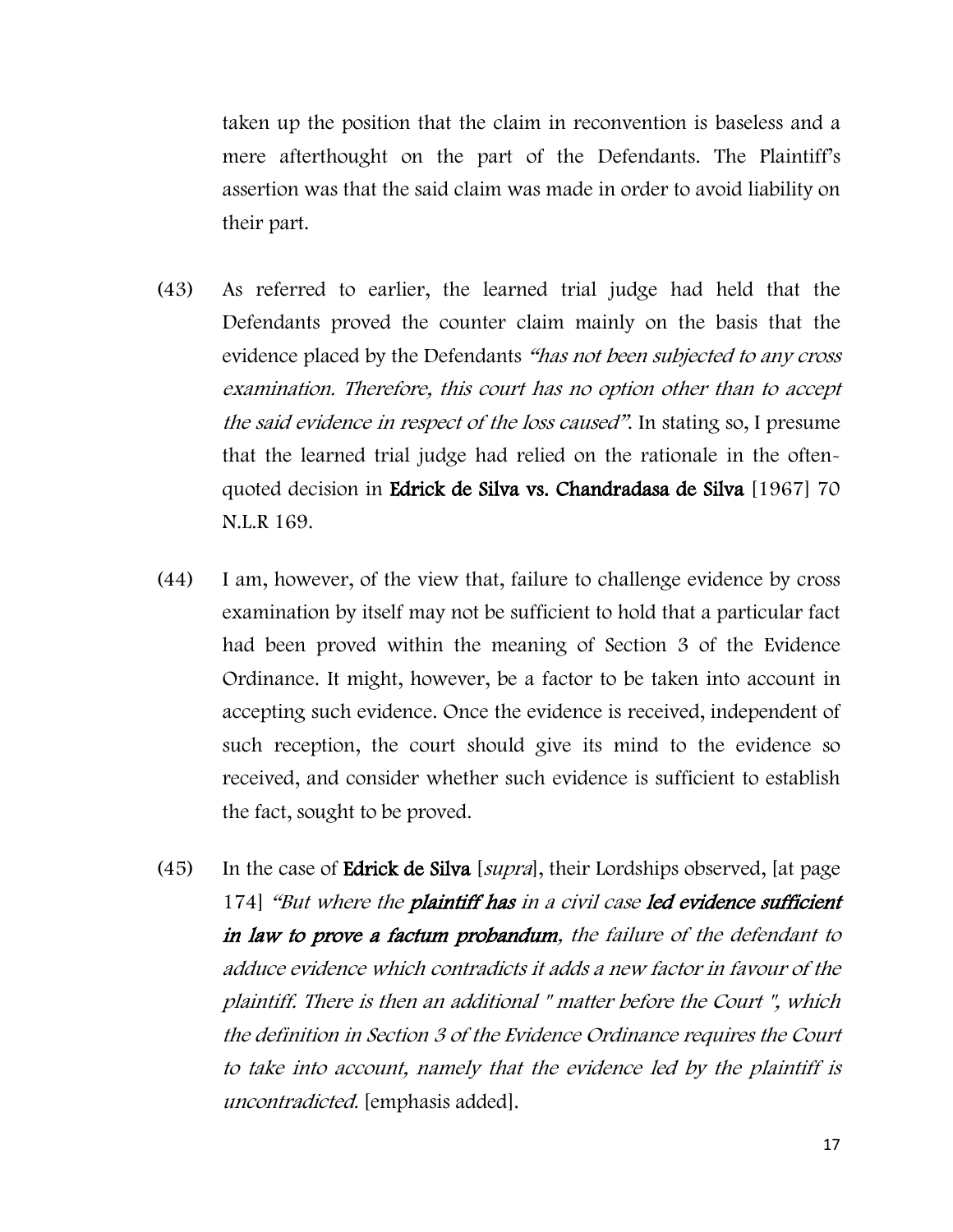- (46) From the pronouncement in Edrick de Silva, [supra]it is abundantly clear that the judgement does not detract from the legal requirement that a party seeking to establish a fact must provide sufficient evidence to satisfy court and the dictum in the said case can be applied only in instances where the party has led evidence sufficient in law to prove the fact and not otherwise.
- (47) Section 3 of the Evidence Ordinance defining proof states; "a fact is said to be proved when, after considering the matters before it, the court either believes it to exist or considers its existence so probable that a prudent man ought, under the circumstances of the particular case, to act upon the supposition that it exists." Thus, in the light of the submissions made on behalf of the Plaintiff, it would be necessary to consider, whether the evidence placed before the court by the Defendants was *sufficient in law* to establish that they were entitled to the damages claimed, within the meaning of Section 3 of the Evidence Ordinance.
- (48) Based on the assertions of the Defendants, the learned trial judge had considered damages under three heads;
	- (1) the loss caused to the Defendants as a result of their stores being used to store the stocks of tea purchased for exports.
	- (2) loss caused due to the cancellation of a consignment of tea and
	- (3) loss of goodwill and reputation.
- (49) In the answer filed, the Defendants are silent with regard to sustaining any loss due to the use of their stores to stock tea. That was the arrangement arrived at between the parties. The only issue raised by the Defendants with regard to storage is issue No. 19 which reads as "Was the said stock of tea kept in the warehouse of the Defendants for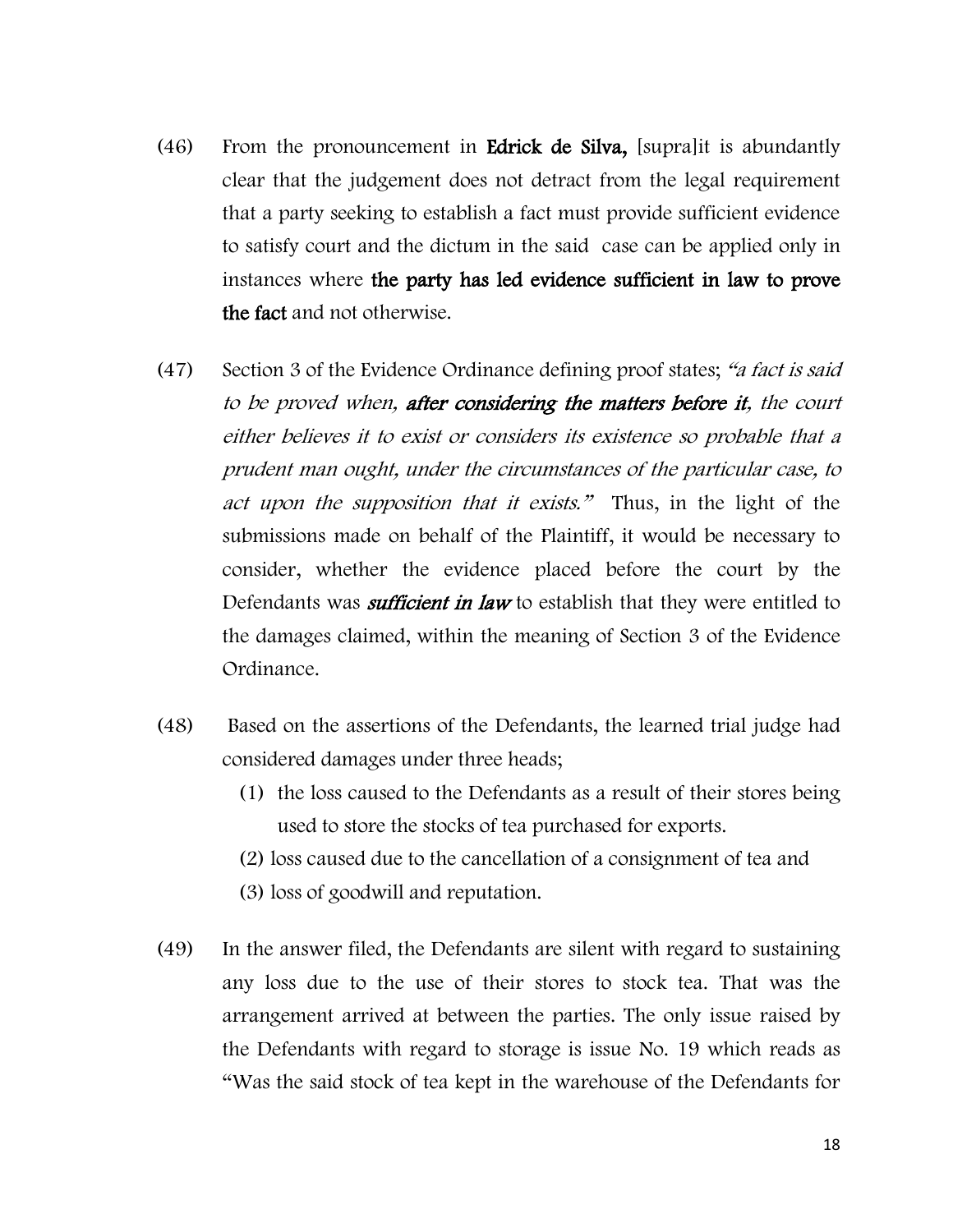a period exceeding 6 months due to the aforesaid reason". There is, however, no 'issue' raised by the Defendants to the effect that the Defendants had sustained any loss or damages as a result of the tea lying in their stores.

- (50) According to witness Balasubramanium, storage charges were paid after the export proceeds were received and he had gone onto say that in respect of the consignment of tea in issue, export proceeds were never received by the Plaintiff and therefore storage charges were not paid. [proceedings of 10th March 2005]
- (51) The 2nd Defendant had admitted the above position taken by witness Balasubramanium and had, in paragraph 76 of his affidavit averred that "The **undertaking** given by us [**Defendants**] was that the full proceeds of export will be remitted first to the Plaintiff's account at Seylan Bank Limited and then the profits realized, the amount paid by us [Defendants] to upgrade the stale tea, the cost of packing materials, labour charges, containerizing, transport and storage charges were to be reimbursed by the Plaintiff." [emphasis added]. Thus, it is clear by their own admission that the reimbursement of storage charges was contingent upon the remittance of sales proceeds to the bank account of the Plaintiff, which never happened in the instant case.
- (52) In the answer, the Defendants have averred that, a loss was caused due to the Plaintiff not having adequate tea stocks for export when needed and as a result, stocks had to be purchased at higher prices and in addition the stocks of teas offered for export got rejected due to the Plaintiff supplying inferior quality teas [Issues No. 30 and 31].
- (53) With regard to the first aspect referred to above i.e. the Plaintiff not having adequate stocks, the 2nd Defendant's position was that the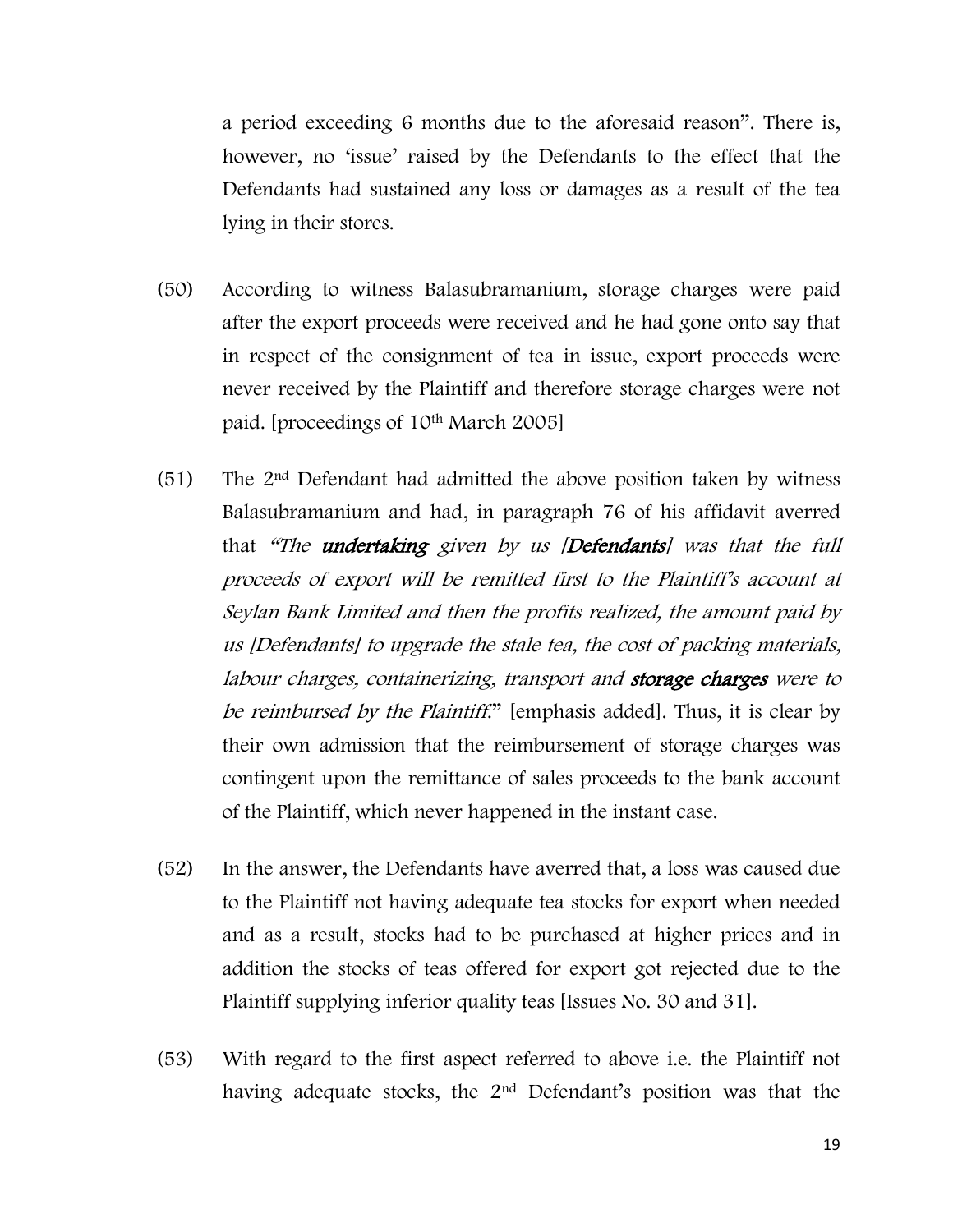Defendants made 'no' profits because the Plaintiff did not have adequate stocks and the Plaintiff had to pay higher prices to purchase tea. [paragraphs 22 and 23 of the 2nd defendant's affidavit]. The 2nd Defendant, however, does not speak of any 'loss' being caused to the Defendants as a result.

- (54) In paragraph 52 of the affidavit of the  $2<sup>nd</sup>$  Defendant, he takes up the position that the Iranian buyer demanded compensation in a sum of US\$ 21,690.00/-. Apart from the testimony, the Defendants have not produced any evidence to establish that the Iranian buyer had made such a demand. Although the Defendants had produced a series of written communications between the said buyer and the Defendants relating to the shipment of teas, there isn't a single communication with regard to claiming damages. All what the Defendants have produced, is a letter which they claim, they sent to the Iranian buyer, allegedly containing two cheques, each drawn for Rs. 867,600/ the Rupee equivalent of US \$ 21,690/-. Copies of the two cheques have also been marked and produced as D29 and D29A respectively. Both are cash cheques, drawn on the same day for the identical amount, i.e., Rs.867,600/-
- (55) The Defendants did not produce any acknowledgment from the Iranian buyer with regard to the receipt of any money paid as damages. It appears highly unusual that in settling damages to an overseas business partner, payment is made in Sri Lankan rupees. It is also unusual that the payment is made by way of cash cheques and each drawn on the same day for the identical amount.
- (56) Although the 2nd Defendant had claimed that the Defendants lost an estimated profit of Rs.  $1,353,000/$  due to the cancellation of the  $5<sup>th</sup>$ consignment owing to the Plaintiff's failure to purchase teas, it is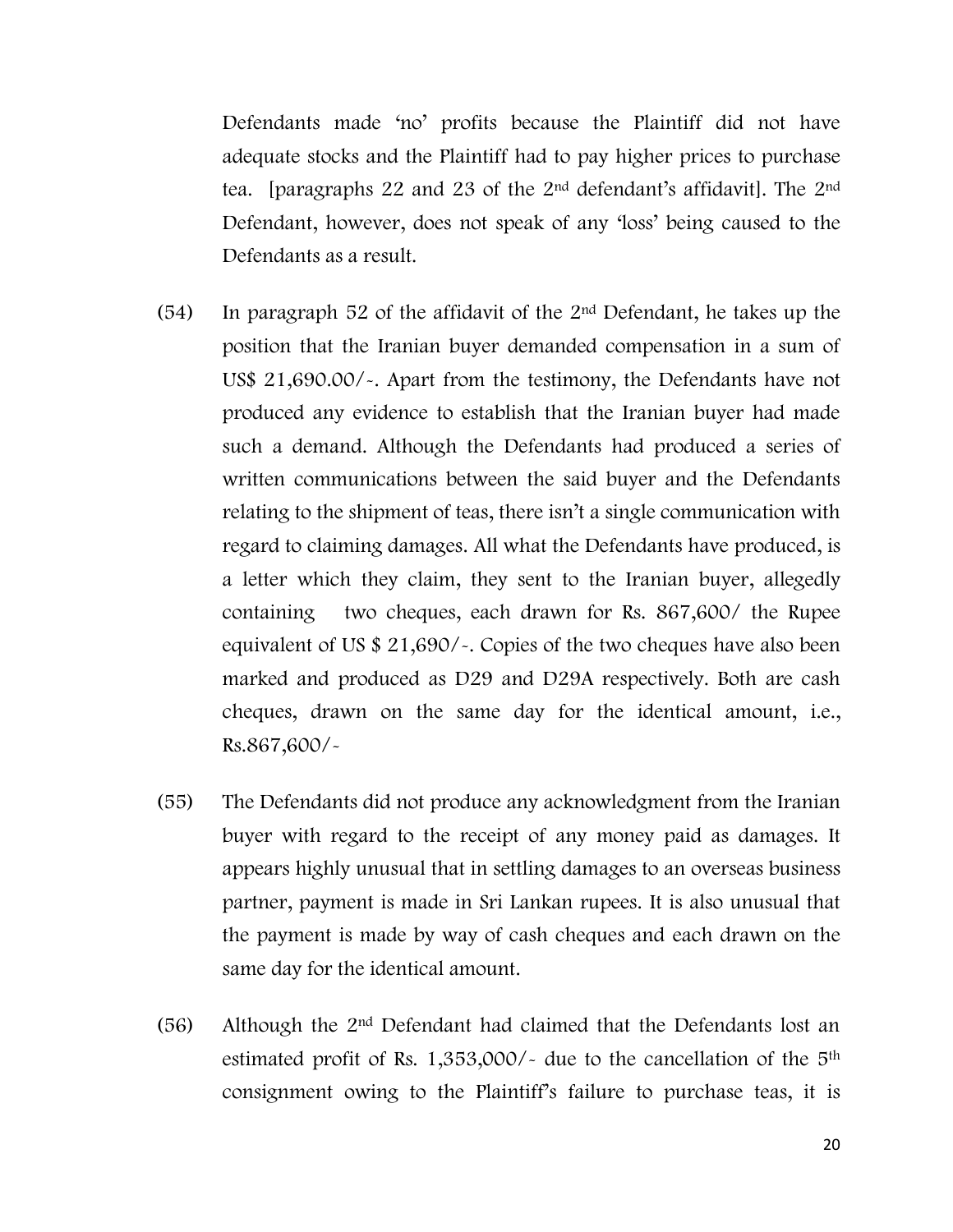apparent that the trade with Iran had come to a standstill due to the ban of tea imports into that country, which had come into effect from 1st March 2001 and which had lasted for three years [D33].

- (57) According to the 2nd Defendant the consignment of 22500 kg that is in issue was shipped on the  $8<sup>th</sup>$  of February to Dubai and when the shipment reached Dubai the Iranian ban on tea imports had come into effect. [Paragraphs 72 and 73 of the affidavit of the 2nd Defendant]
- (58) Upon consideration and evaluation of the evidence placed by the Defendants to substantiate their claim for damages, I am of the view that the Defendants have failed to establish that they had sustained any damages due to the acts of the Plaintiff, within the meaning of Section 3 of the Evidence Ordinance and I uphold the argument of the learned counsel for the Plaintiff that the entire award of damages for the claim in reconvention has been made without proof of such claim being established in court. [Paragraph 44 (i) of this judgement]
- (59) Accordingly, I set aside the findings of the High Court in relation to the issues referred to below and answer the said issues in the following manner: -

Issue No.1- Not proved Issue No.2-Yes Issue No.6-Yes Issue No.14-Yes Issue No.23-Not proved Issue No.25- Not proved Issue No.26-Not proved Issue No.28-Not proved Issue No.29-No Issue No. 30-not proved